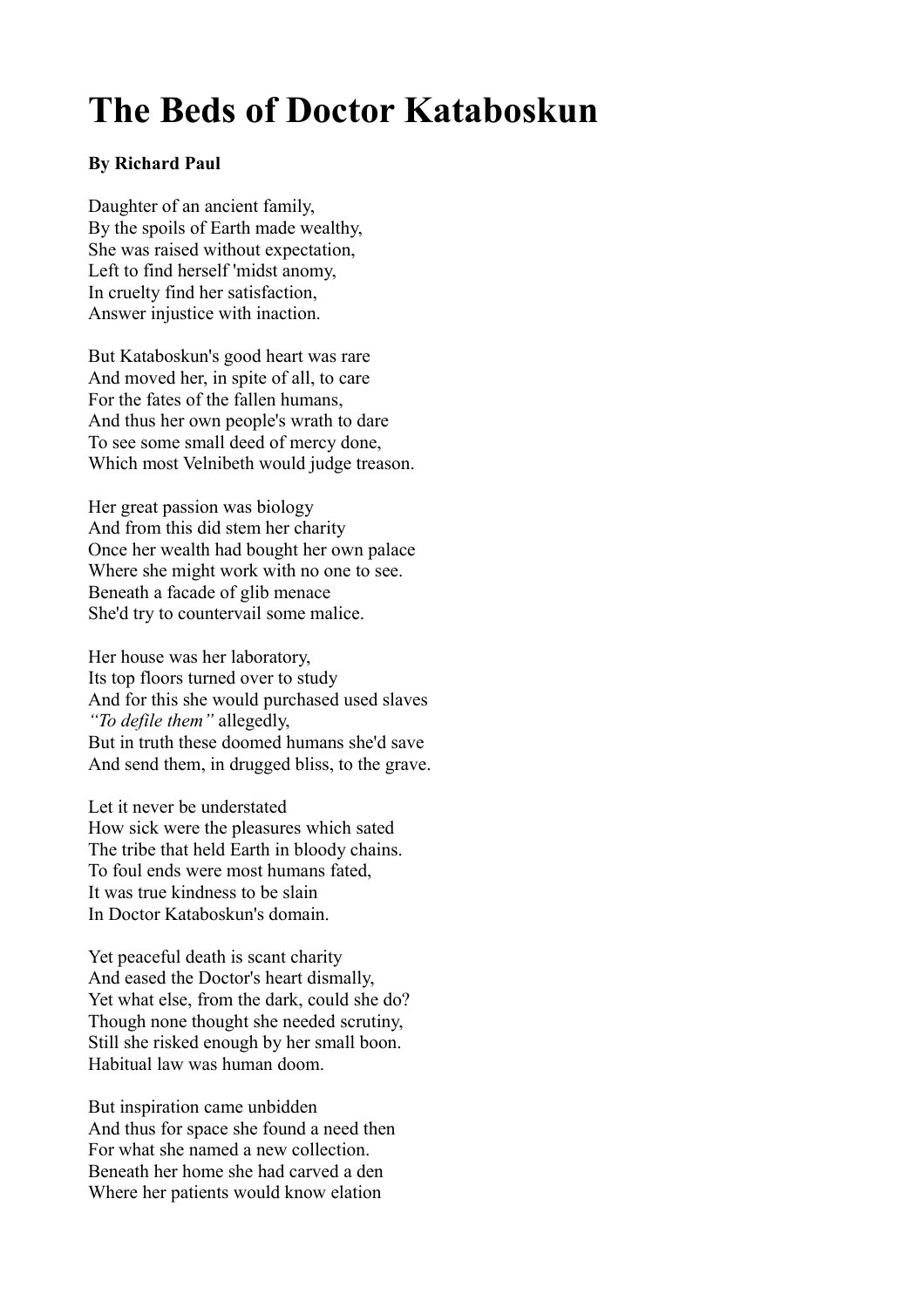In dreams from which they'd not awaken.

A great many disused beds she bought And five-score half-dead people she brought, Laying each one down in such a bed, And to a device which looked Hell-wrought She connected them, thus were they fed And thus from their evil plight were sped.

By various drugs and new machines, Controlling digestion and hygiene Or countering muscle atrophy, Her patients could be housed unseen And given over to lifelong dreams And the defiance of ecstasy.

Seven years and near-three hundred souls Were preserved in the good Doctor's hold, Then after those years came the war's end And Earth's Velnibeth faced a red scold; Yet those humans whose kin she did tend Safeguarded Kataboskun, their friend.

With her long-held secret revealed, Surprising favour did it yield And a place in Queen Cynewyn's court. Yet the kind heart she'd long concealed Could ill-bear the constant, leaching thought Of her liberators' bloody sports.

For a new beginning she was set And journeyed to the Velrib's planet Where her story earned a fair welcome. Her kindness she could never forget And although the evil war was won Her good work was soon proved far from done.

She proposed a new clinic be raised And packed with her beds, so that she may Not consign people to endless dreams But grant them release for just one day To those haunted by their dead friends screams, Whose innocence could not be redeemed.

The Velrib gladly approved the plan And gave the Doctor sufficient land That this place of relief might be built, Open to any allied veterans, That for but a trice their ghosts might wilt, To be free of horror, rage and guilt.

Though not-unjust fears of addiction